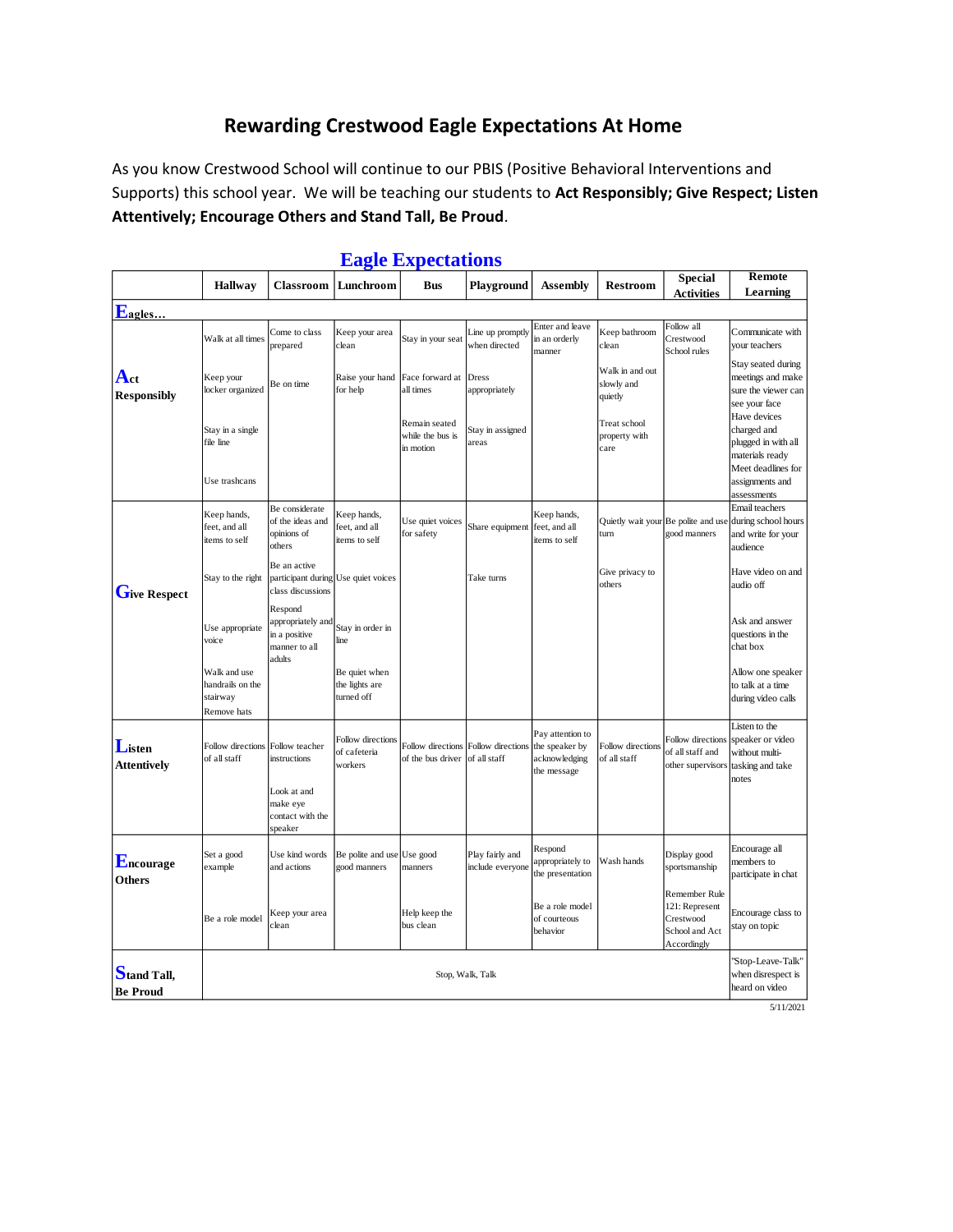Just as we will talk to our students about what those behaviors look like in the classroom, in the hallway, in the cafeteria, on the bus, in the bathroom, on the playground, and during assemblies and field trips, you can talk to them about what these behaviors look like at home. For instance a child is **acting responsibly** when they complete homework; put away their belongings and when they do chores. They **give respect** when they respond to adult by using words like "okay" or "I will." They **listen attentively** when they wait to speak until an adult has finished speaking. A child is **encouraging others** when they comfort a sibling who may be upset or congratulate them when they have done something well. They **Stand Tall, Be Proud** when they include others in activities and stand up for someone. When you praise your child be specific and tell them exactly what they did that was responsible, respectful, listening, encouraging, and standing tall.

We will reward students for displaying these positive behaviors at school and we thought as parents/guardians you might be interested in rewarding these behaviors at home as well. If you would like to tie our school Eagle Expectations to Home expectations, we have attached a blank expectation chart for you to try at home. With your children, fill in the chart with the skills you expect at home in each area.

PBIS is a positive approach to discipline. State positive skills; acknowledge the skills when demonstrated; address them the skills when they aren't demonstrated.

Some suggestions for home rewards include:

- Read a story to your child
- Have your child read to you
- Stay up 10 minutes past bedtime
- Cook them their favorite dinner
- Extra computer time
- Play a board game or complete a puzzle
- Get out of chores for a week
- Play a game of catch outside with the family member of their choice
- Watch their favorite movie
- Help cook dinner
- Go for a walk outside together
- Leave a congratulatory note for them in their lunch or on the refrigerator.
- Color or draw with your child
- Send a positive note to the teacher/principal about the good job they are doing at home.